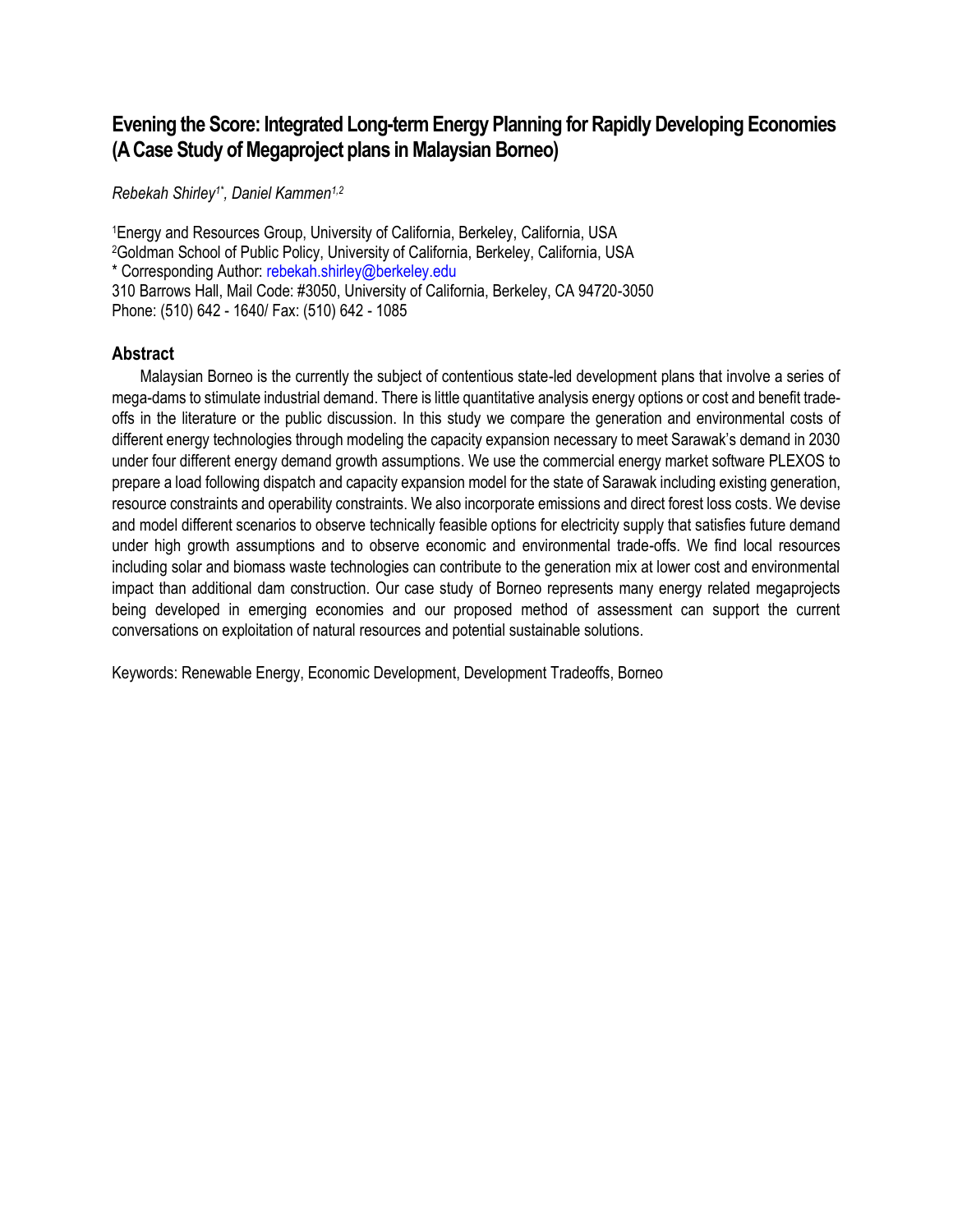## **Kampung Capacity: Analyzing Local Energy Solutions in the Baram River Basin, East Malaysia**

*Rebekah Shirley<sup>1</sup> , Daniel Kammen1,2,\* and Gabriel Wynn<sup>3</sup>* Energy and Resources Group, University of California, Berkeley, California, USA Goldman School of Public Policy, University of California, Berkeley, California, USA Green Empowerment, Portland, Oregon, USA

\* Corresponding Author: kammen@berkeley.edu

310 Barrows Hall, Mail Code: #3050, University of California, Berkeley, CA 94720-3050 Phone: (510) 642 - 1640/ Fax: (510) 642 – 1085

### **Abstract**

Most rural villages in East Malaysia are not grid connected, and rely heavily on high-cost diesel fuel for electricity and transportation. Improved rural energy access has been a key component of sustainability advocates, however little quantitative data on demand and potential is often available. Sarawak state-led plans to construct a series of megadams in order to stimulate industrial demand have dramatically raised the profile of these rural communities and the stakes in local energy services versus a larger development agenda. We conduct a case study in the Baram Basin – the next basin to be flooded for a hydroelectric dam reservoir in the state - which explores the potential of renewable energy as a bottom-up solution to satisfy the energy needs of these impacted communities. Through interviews and site visits we estimate current energy demand and supply in these communities. We then use HOMER, a hybrid optimization model, to determine least cost energy system options for various villages. We find least cost options for energy services can come from a mixture of locally managed small-scale hydroelectricity, biogas generators and accompanying batteries and the net present value of such systems can be 20% less expensive than the current diesel scenario. Our study highlights the potential of villages in rural Sarawak to satisfy their own energy access needs with local and sustainable resources and suggest a need for exploring a radically different strategy for expanding rural energy access.

Key Words: Rural Energy; Microgrids; East Malaysia